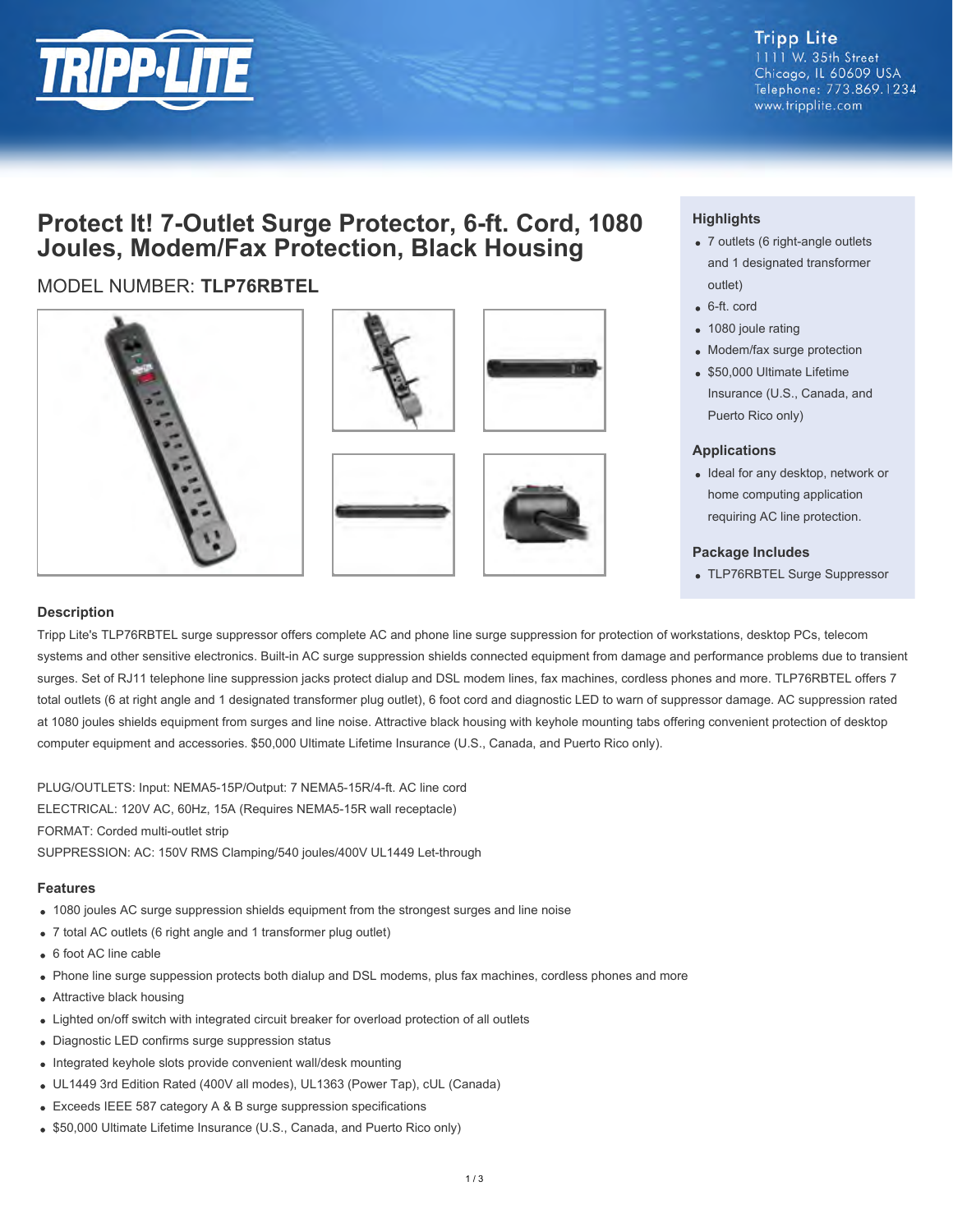

# **Specifications**

| <b>OVERVIEW</b>                              |                                                                                    |  |
|----------------------------------------------|------------------------------------------------------------------------------------|--|
| Style                                        | Strip                                                                              |  |
| <b>OUTPUT</b>                                |                                                                                    |  |
| <b>Frequency Compatibility</b>               | 60 Hz                                                                              |  |
| <b>Output Receptacles</b>                    | $(7)$ 5-15R                                                                        |  |
| Output (Watts)                               | 1800                                                                               |  |
| Circuit Breaker (amps)                       | 15                                                                                 |  |
| <b>Transformer Accommodation</b>             | Supports 1 large transformer plug accessory without covering remaining outlets     |  |
| <b>Outlet Orientation</b>                    | Single row                                                                         |  |
| <b>USB Charging</b>                          | <b>No</b>                                                                          |  |
| <b>INPUT</b>                                 |                                                                                    |  |
| Nominal Input Voltage(s) Supported           | <b>120V AC</b>                                                                     |  |
| Recommended Electrical Service               | 120V (110-125V)                                                                    |  |
| Input Connection Type                        | NEMA 5-15P                                                                         |  |
| Input Cord Length (ft.)                      | 6                                                                                  |  |
| Input Cord Length (m)                        | 1.83                                                                               |  |
| Input Cord Gauge Type                        | 14 gauge, SJT                                                                      |  |
| Voltage Compatibility (VAC)                  | 120                                                                                |  |
| Maximum Surge Amps                           | 36000                                                                              |  |
| <b>USER INTERFACE, ALERTS &amp; CONTROLS</b> |                                                                                    |  |
| Switches                                     | Combination AC circuit breaker and 2 position on/off power switch                  |  |
| Diagnostic LEDs                              | Built-in LED confirms suppressor "protection present" (green) status               |  |
| <b>SURGE / NOISE SUPPRESSION</b>             |                                                                                    |  |
| AC Suppression Joule Rating                  | 1080                                                                               |  |
| AC Suppression Response Time                 | $< 1$ ns                                                                           |  |
| <b>Protection Modes</b>                      | Includes full normal mode (H-N) and common mode (N-G / H-G) line surge suppression |  |
| Clamping Voltage (RMS)                       | 150                                                                                |  |
| UL1449 Let Through Rating                    | 400V                                                                               |  |
| <b>DATALINE SURGE SUPPRESSION</b>            |                                                                                    |  |
| Telephone/DSL Protection                     | Yes                                                                                |  |